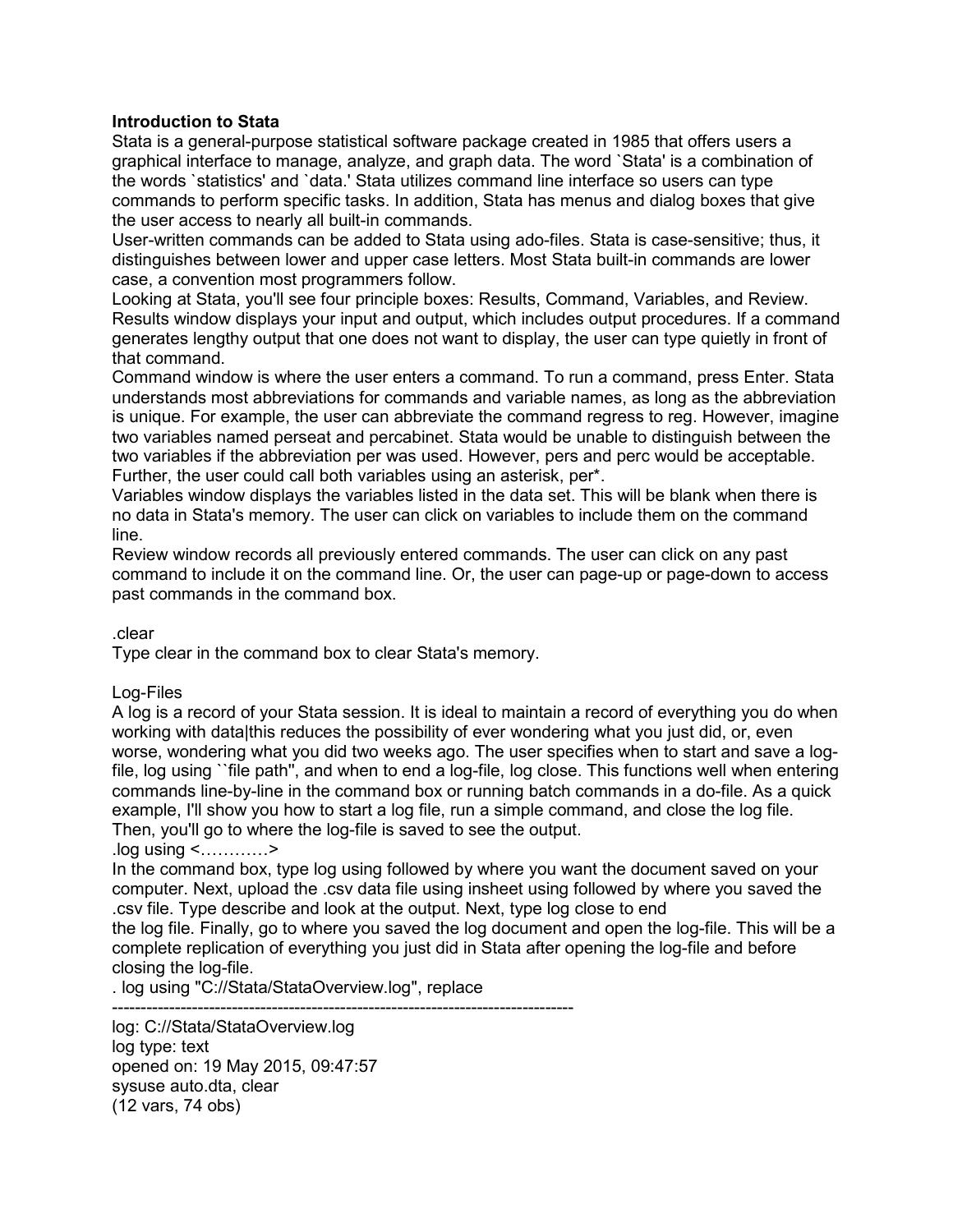. describe Contains data obs: 74 vars: 12 size: 3,626 (99.7% of memory free)

-------------------------------------------------------------------------------- storage display value variable name type format label variable label ---------------------------------------------------------------------------------

make str17 %17s price int %8.0g mpg byte %8.0g rep78 byte %8.0g headroom float %9.0g trunk byte %8.0g weight int %8.0g length int %8.0g turn byte %8.0g displacement int %8.0g gear\_ratio float %9.0g foreign str8 %9s ---------------------------------------------------------------------------------

Sorted by:

Note: dataset has changed since last saved . log close log: /Users/jasoneichorst/documents/Program Help Files/Stata /StataOverview/Guide.log log type: text closed on: 19 May 2015, 09:48:19

--------------------------------------------------------------------------------- Delimit

Some commands are followed by a lot of information. Thus, using a single line can be overwhelming and difficult to read. This is particularly the case for path names and when producing graphs, which is explained below. The user can instruct Stata when to read a line break as a new command or when it is apart of the line above it. This is accomplished using # delimit to introduce line breaks in your commands without `confusing' Stata. When using delimit, the user must use a semi-colon to indicate the `end' of every command and comment. This is an important feature when using do-files. I will replicate the above do-file using the delimit command. Delimit is started using # delimit ; and ended using # delimit cr. The main difference between below and above is that the file path can be written on two lines in Stata, instead of written on one long line. Notice the user of the semi-colon for command lines and comment lines while using # delimit.

/\* Purpose: I use commands in this do-file that will be used to develop

A Beginner's Guide to Using Stata. \*/

\* Stata Version 10

# delimit ;

\* start log file;

log using "/Users/jasoneichorst/documents/Program Help Files/Stata /StataOverview/Guide.log", replace;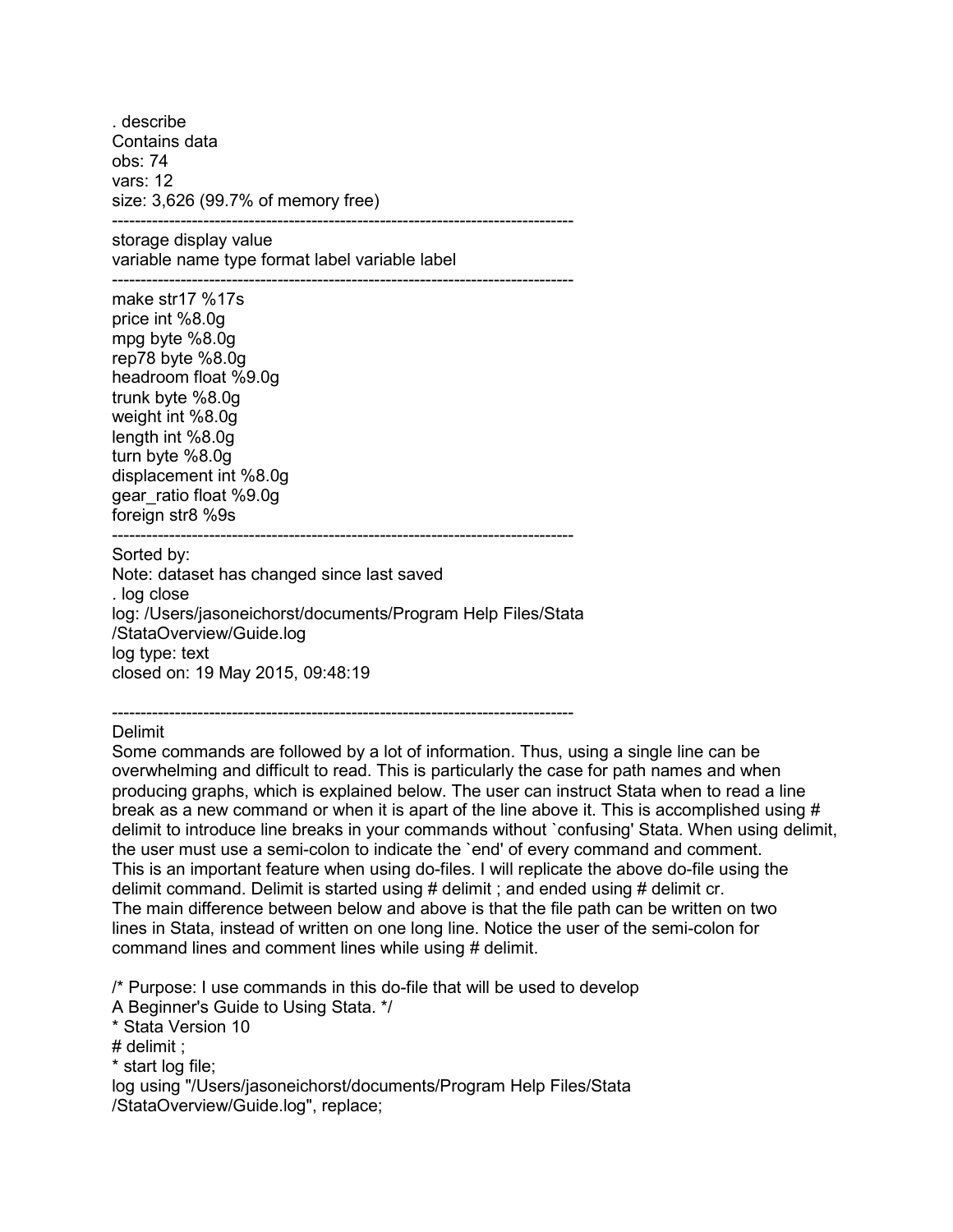## \* close log file;

log close;

# delimit cr

In the remaining portion of this guide, I simply show what the command looks like and use line breaks for presentational purposes. The reader has the option of using # delimit in his/her do-file or not.

#### Programming

Stata provides a wide variety of built-in commands, but not in nite. However, Stata is programmable, which allows for new features to be added. This is accomplished using ado-files. Ado-files are indistinguishable to built-in commands, but are important for adapting Stata to perform your specific task, or use a command that performs a task that somebody else has developed. Ado-files can easily be installed; in fact, there are seven different locations, which can be categorized in three ways, where Stata looks for ado-files. For further detail, I suggest reading the [U] User's Guide or [P] Programming manuals.

### Do files

Do-Files are perfect for reproducing your work, which is important when applying the scientific method. Instead of entering and running commands line-by-line in the command box, do-files allow the user to place commands in a text file and run them in batch. If one wishes, the user can also run sections (or even single lines) of an entire do-file. This is accomplished by highlighting the part of the do-file of interest and clicking on the 'do' icon or the 'run' icon (for `quiet' evaluations) at the top right of the page. The user can click on the same icons without highlighting sections to run the entire file. This text file can easily be saved and run again without having to rewrite every command used in your prior analysis. To open a new do-file, go to File, in the menu bar, and select \New Do-file." You can also select the do-file icon, which looks like a notebook pad, to open a new do-file.

Stata reads commands. However, there are many times when the users wants to include \comments" about a command or further explain the motivations behind the code. For example, the user may want to provide a reason for using a particular command so he/she can recall the motivations when reading the do- le two years in the future. To perform this task, the user need to \comment out" lines that are used for explanation. Comment indicators include \* for single lines, and /\* and \*/ for multiple lines. In addition, the user should also use the first few lines to state your name, the project/purpose, date, and Stata version. Also, you can also create logfiles in your do-files.

This is how a typical do-file will look using single line comments (name, date and version), multiple line comments (purpose), and two commands (log commands).

# Examples of do-files

```
* Demo of do file #1
clear
sysuse sp500
describe
summarize
generate volatility=high-low
generate lnvolume=ln(volume)
generate time=_n
graph twoway line close time
more
```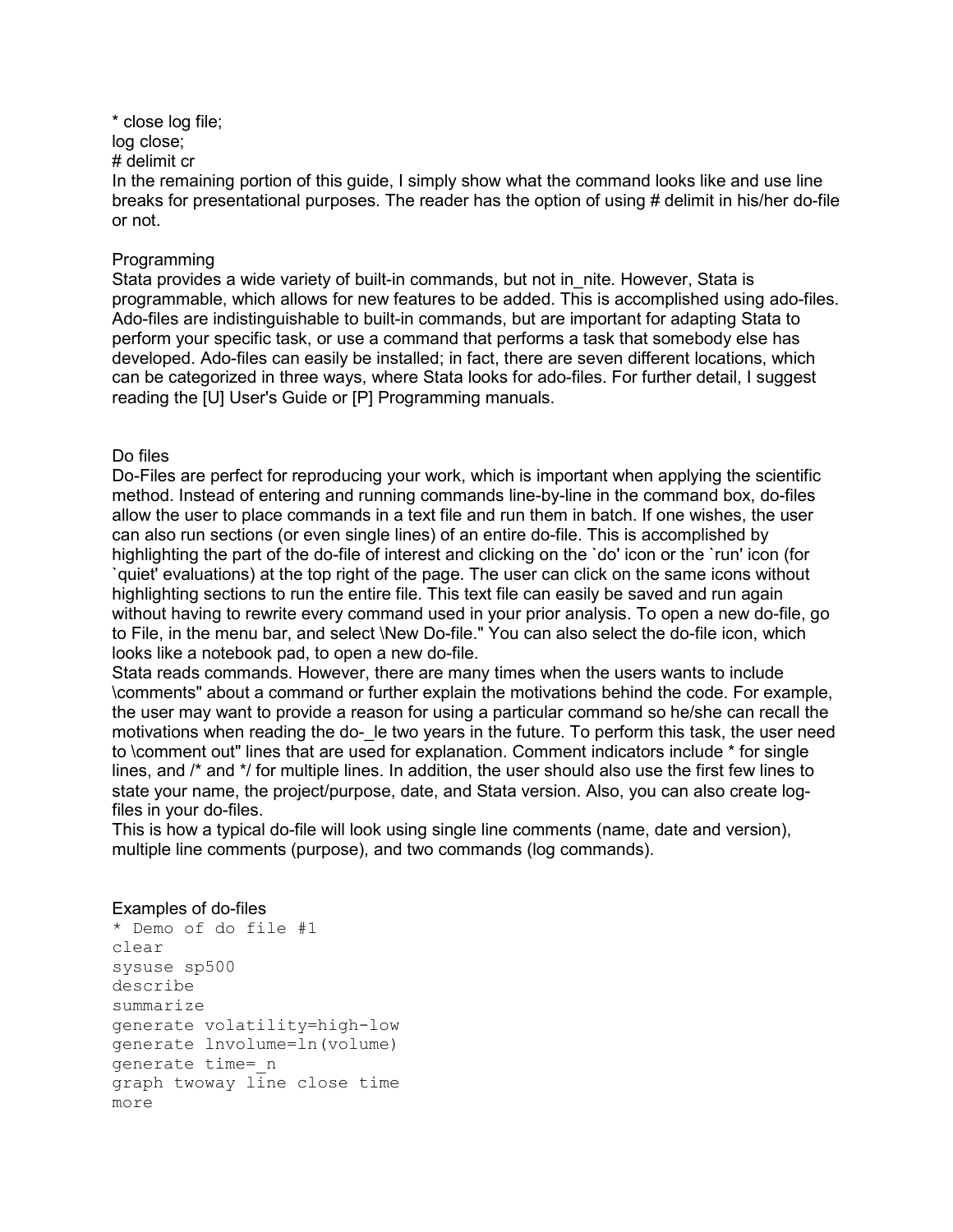```
graph twoway scatter change volatility
correlate change volatility 
regress change volatility lnvolume
generate change1=change[_n-1]
regress change change1 volatility lnvolume
* Demo of do file #2
clear
infile year gasexp pop gasp income pnc puc ppt pd pn ps ///
using "c:\course09\ec570\data\gasoline.txt"
label data "Greene [2008], Table F2.2: The U.S. Gasoline Market"
label variable year "Year, 1953-2004"
label variable gasexp "Total U.S. gasoline expenditure"
label variable pop "U.S. total population in thousands"
label variable gasp "Price index for gasoline"
label variable income "Per capita disposable income"
label variable pnc "Price index for new cars"
label variable puc "Price index for used cars"
label variable ppt "Price index for public transportation"
label variable pd "Aggregate price index for consumer durables"
label variable pn "Aggregate price index for consumer nondurables"
label variable ps "Aggregate price index for consumer services"
describe
summarize
* save it as a Stata dataset
save "c:\course09\ec570\data\gasoline", replace
/*
generate g=ln(gasexp/pop) // log-per-capita gas consumption
generate y=ln(income/pop) // log-per-capita income<br>qenerate pq=ln(qasp) // log price of qas
generate pg=ln(gasp)
generate pnew=ln(pnc) // log price of new cars<br>generate pused=ln(puc) // log price of used cars
generate pused=ln(puc)
regress g y pg pnew pused
*/
* Demo of do file #3
set more off
clear
//use "c:\course09\ec570\data\gasoline"
use http://www.econ.pdx.edu/faculty/KPL/ec570/data/gasoline
describe
summarize
generate g=ln(gasexp/pop) // log-per-capita gas consumption
generate y=ln(income/pop) // log-per-capita income<br>generate pq=ln(qasp) // log price of gas
generate pg=ln(gasp)<br>generate pnew=ln(pnc)
generate pnew=ln(pnc) // log price of new cars<br>generate pused=ln(puc) // log price of used car
                              // log price of used cars
regress g y pg pnew pused
// dynamic model with lagged variables
```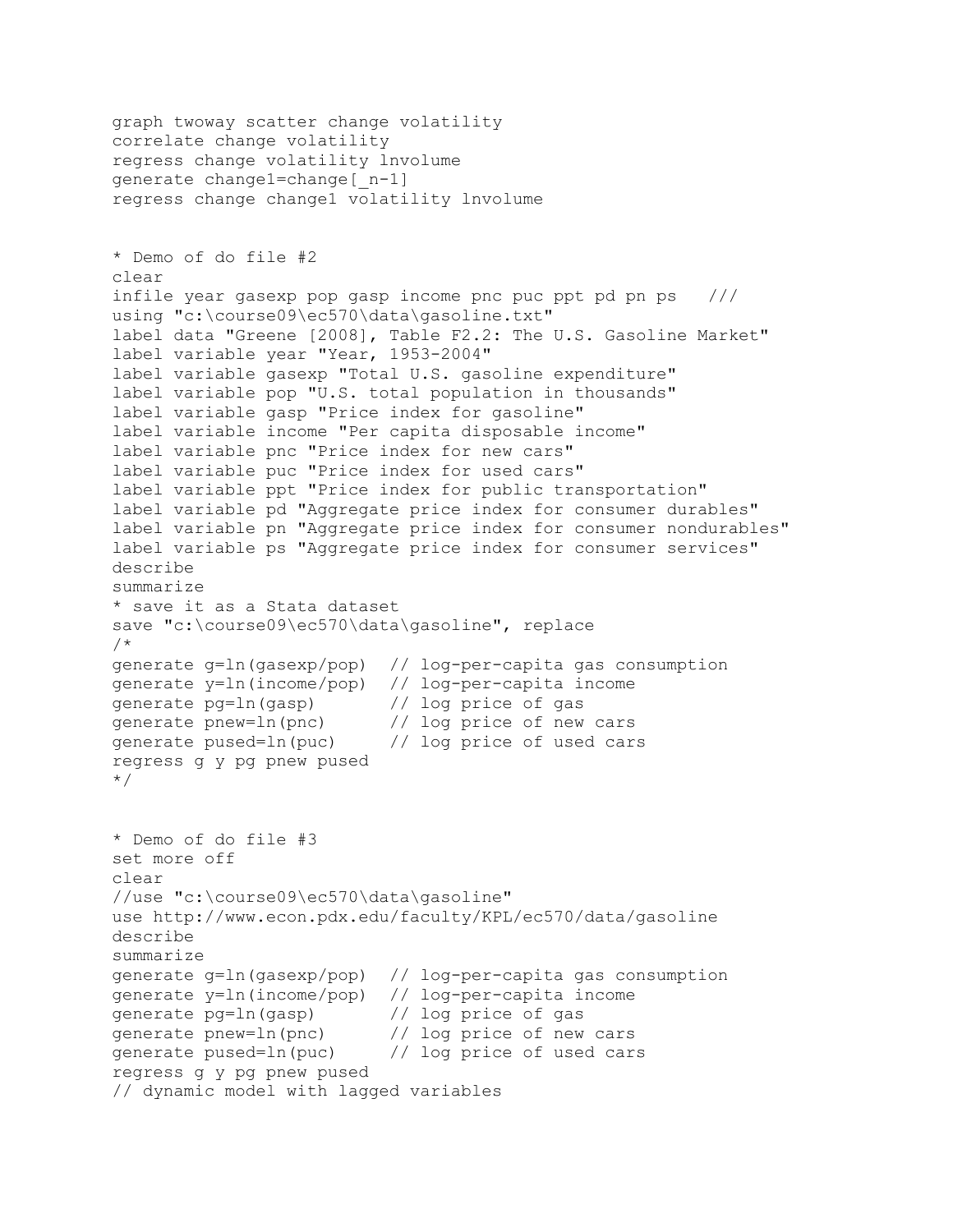```
generate g1=g[_n-1]
regress g y pg pnew pused g1
// hypothesis testing 
test pnew pused
test pnew+pused=0
// prediction
predict e, residual
predict ghat, xb
twoway scatter e ghat
// structural break
```
# Must-know commands

- System
	- clear
	- exit
	- log
	- set
	- # delimit
	- net
	- search
	- help
- Data Management
	- use
	- Infile, infix
	- list
	- describe
	- keep, drop
	- generate, replace, rename
	- save, outfile
- Data Analysis
	- summarize
	- correlate
	- graph
		- twoway, scatter,…
		- hist
- Statistical Analysis
	- regress
	- predict
	- test
	- dwstat
	- hettest

Web Data

First, use webuse set [http:// ...] to specify the URL from which the data set will be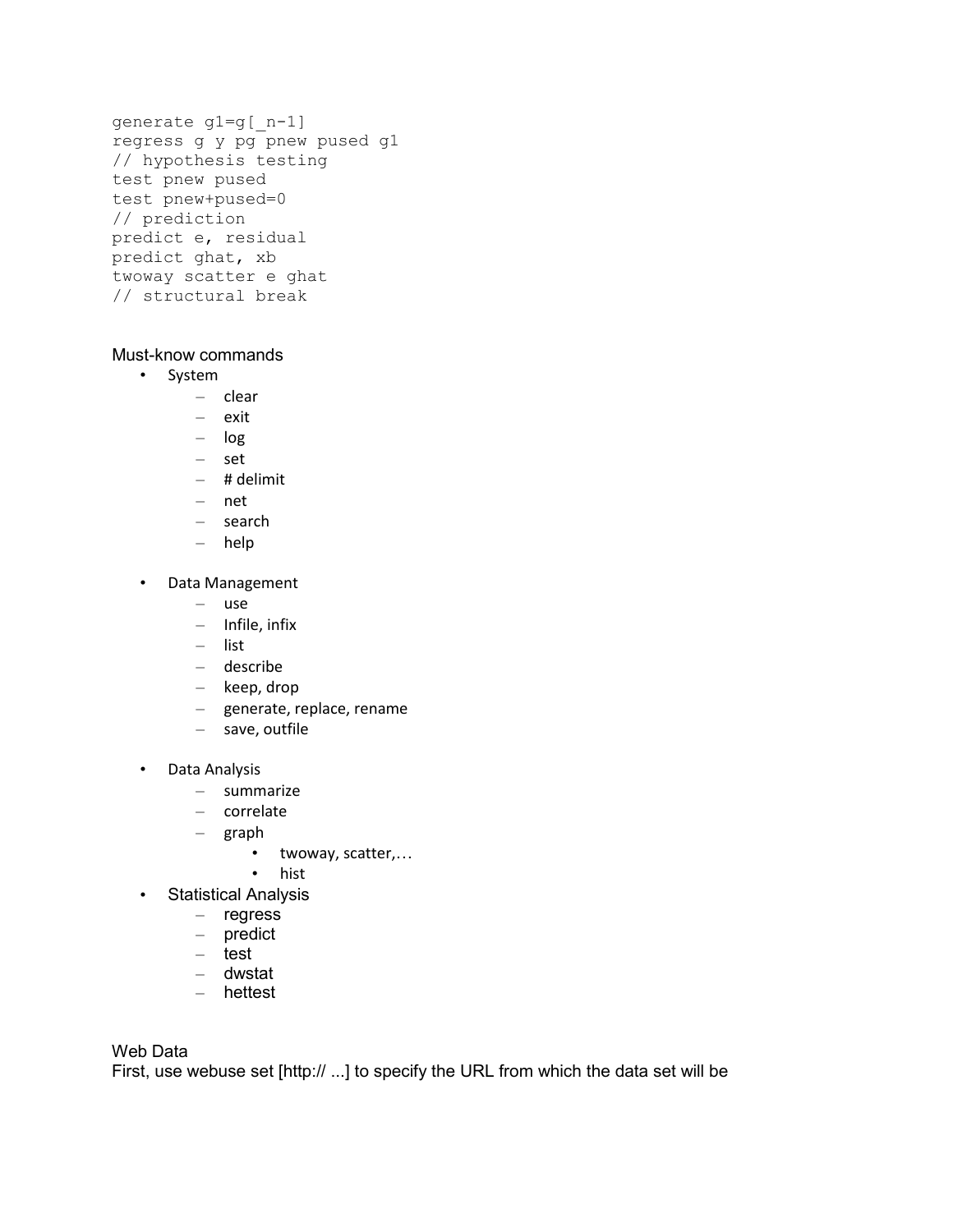obtained. The command webuse query reports the current URL. You must do this prior to loading the data set, unless the default URL is the target URL. The command to set the default URL is webuse set, without a subsequent URL.

. webuse query

(prefix now "http://www.stata-press.com/data/r10")

. webuse set http://www.stata-press.com/data/r9/

(prefix now "http://www.stata-press.com/data/r9")

Second, use webuse \ lename" to load the data set over the web

. webuse auto.dta, clear

(1978 Automobile Data)

Or, you can simply enter

. use http://www.stata-press.com/data/r9/auto.dta, clear

(1978 Automobile Data)

The same can be done for .csv or .txt data online with insheet using.

. insheet using http://www.owlnet.rice.edu/~jaeichorst/auto.csv, clear

(13 vars, 74 obs)

. insheet using http://www.owlnet.rice.edu/~jaeichorst/auto.txt, clear (13 vars, 74 obs)

### Change the Directory

This is what you have been waiting for! Changing the directory vastly simplifies the programming process. More specifically, cd changes the working directory to the specified drive and directory. This makes it possible to upload data by just using the le name. In addition, when you share do- les with colleagues, they can just change the directory instead of changing the file path in the necessary commands. Notice the difference between the file names below and the file names above after I change the directory. Use cd to accomplish this task. . cd "/Users/jasoneichorst/documents/Program Help Files/Stata/StataOverview/ /Users/jasoneichorst/Documents/Program Help Files/Stata/StataOverview/

# Stata Data

Stata uses .dta format and can be uploaded using the use command. After changing the directory, I only have to use the le name in that directory to perform the task. Of course, the file must be in that directory!

. use auto.dta, clear (1978 Automobile Data)

# Analyze Data

Stata offers a variety of commands so that the user can efficiently and effectively analyze the data without looking directly at the data set. Most of Stata's commands share a common syntax, which is [prefix command:] command [varlist ] [if ] [in] [, options]

where items enclosed in square brackets are optional.

describe produces a description of the data set in memory, listing the variable names and their labels.

.sysuse auto.dta, clear

. describe

Contains data from auto.dta obs: 74 1978 Automobile Data vars: 12 18 Aug 2009 20:46 size: 3,478 (99.7% of memory free) ( dta has notes)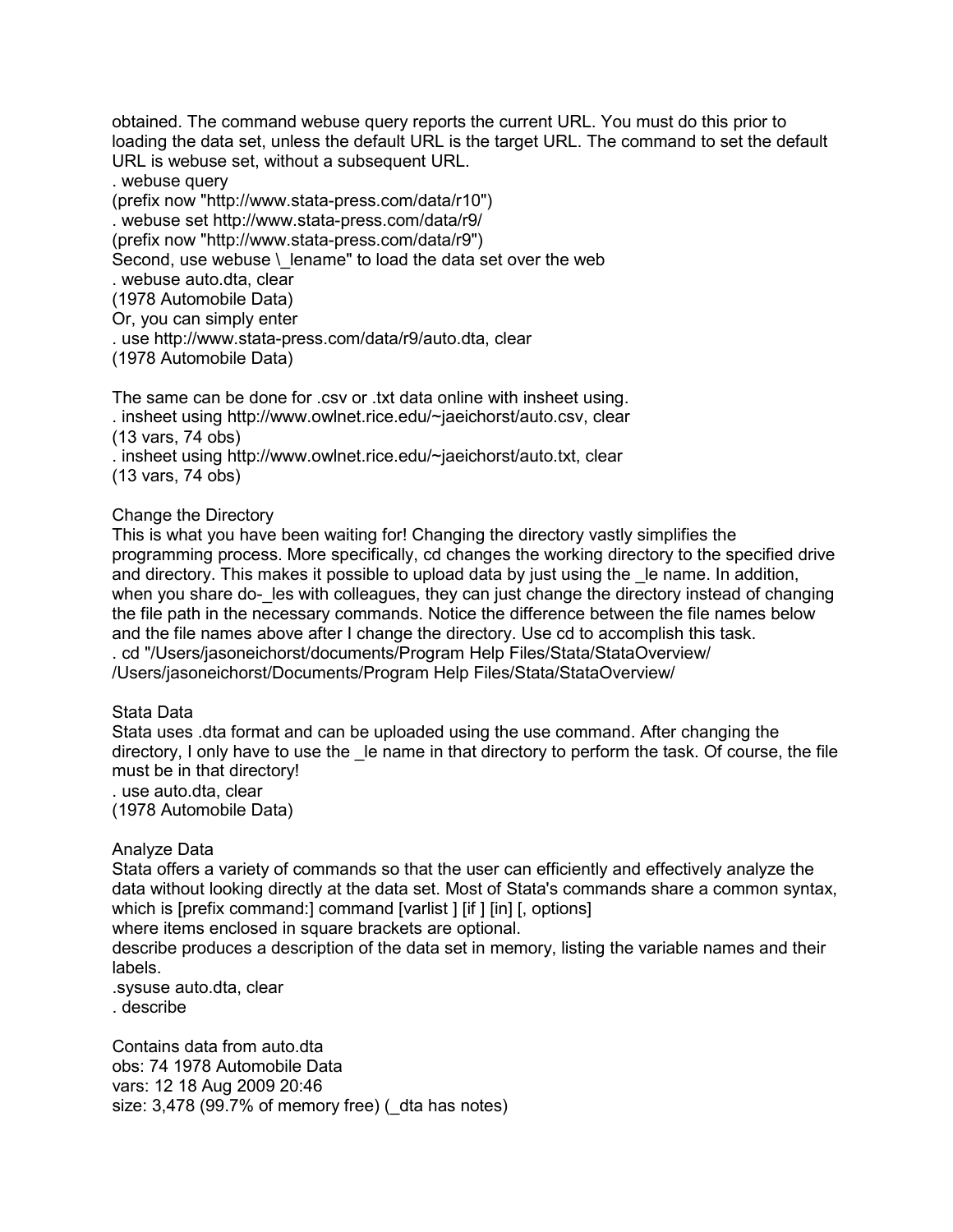------------------------------------------------------------------------------- storage display value variable name type format label variable label

------------------------------------------------------------------------------- make str18 %-18s Make and Model price int %8.0gc Price mpg int %8.0g Mileage (mpg) rep78 int %8.0g Repair Record 1978 headroom float %6.1f Headroom (in.) trunk int %8.0g Trunk space (cu. ft.) weight int %8.0gc Weight (lbs.) length int %8.0g Length (in.) turn int %8.0g Turn Circle (ft.) displacement int %8.0g Displacement (cu. in.) gear\_ratio float %6.2f Gear Ratio foreign byte %8.0g origin Car type --------------------------------------------------------------------------------

. label variable price "too many dollars"

. describe

Contains data from auto.dta obs: 74 1978 Automobile Data vars: 12 20 Aug 2009 12:10 size: 3,478 (99.7% of memory free) ( dta has notes) --------------------------------------------------------------------------------

storage display value

variable name type format label variable label --------------------------------------------------------------------------------

make str18 %-18s Make and Model price int %8.0gc too many dollars mpg int %8.0g Mileage (mpg) rep78 int %8.0g Repair Record 1978 headroom float %6.1f Headroom (in.) trunk int %8.0g Trunk space (cu. ft.) weight int %8.0gc Weight (lbs.) length int %8.0g Length (in.) turn int %8.0g Turn Circle (ft.) displacement int %8.0g Displacement (cu. in.) gear\_ratio float %6.2f Gear Ratio foreign byte %8.0g origin Car type

-------------------------------------------------------------------------------- Sorted by: foreign

summary calculates and displays a variety of summary statistics. If a variable list is not speci ed, summary statistics are calculated for all of the variables in the data set. However, the user can specify variables to be summarized. You can also make conditional statements to summarize specific observations.

. sum

Variable | Obs Mean Std. Dev. Min Max

-------------+--------------------------------------------------------

make | 0 price | 74 6165.257 2949.496 3291 15906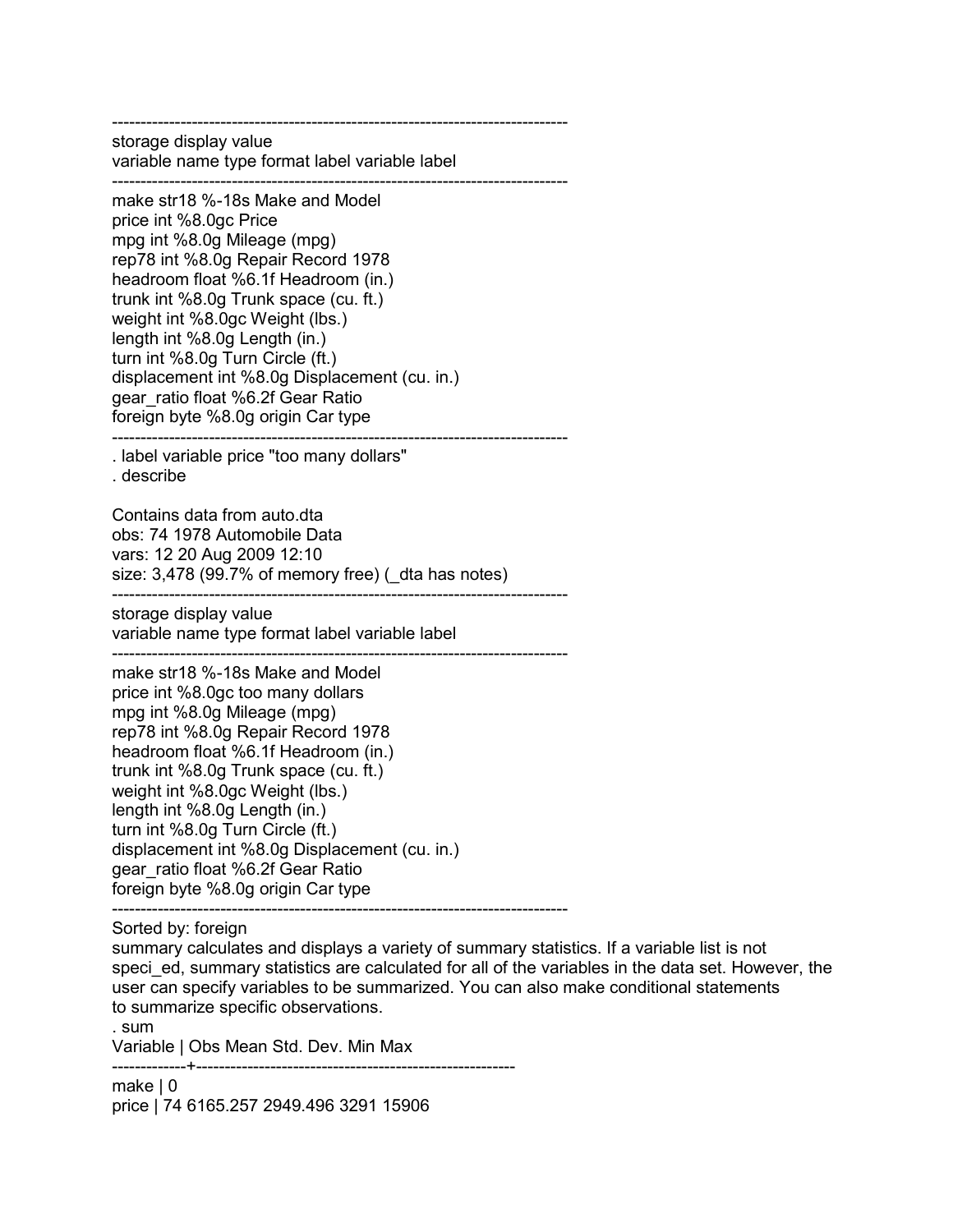mpg | 74 21.2973 5.785503 12 41 rep78 | 69 3.405797 .9899323 1 5 headroom | 74 2.993243 .8459948 1.5 5 -------------+------------------------------------------------------- trunk | 74 13.75676 4.277404 5 23 weight | 74 3019.459 777.1936 1760 4840 length | 74 187.9324 22.26634 142 233 turn | 74 39.64865 4.399354 31 51 displacement | 74 197.2973 91.83722 79 425 -------------+------------------------------------------------------- gear\_ratio | 74 3.014865 .4562871 2.19 3.89 foreign | 74 .2972973 .4601885 0 1 . sum mpg trunk weight Variable | Obs Mean Std. Dev. Min Max -------------+------------------------------------------------------- mpg | 74 21.2973 5.785503 12 41 trunk | 74 13.75676 4.277404 5 23 weight | 74 3019.459 777.1936 1760 4840 Let's just look at summary statistics for foreign vehicles. . sum mpg trunk weight if foreign Variable | Obs Mean Std. Dev. Min Max -------------+------------------------------------------------------- mpg | 22 24.77273 6.611187 14 41 trunk | 22 11.40909 3.216906 5 16 weight | 22 2315.909 433.0035 1760 3420 10 list lists values of variables. If variables are not speci\_ed, then all of the variables are listed. However, the user can specify variables to reduce the size of the list. This is the easiest way to see the data without opening the data editor. In this example, I specify variables to reduce the size of the output. . list make price mpg +----------------------------------+ | make price mpg | |----------------------------------| 1. | AMC Concord 4,099 22 | 2. | AMC Pacer 4,749 17 | 3. | AMC Spirit 3,799 22 | 4. | Buick Century 4,816 20 | 5. | Buick Electra 7,827 15 | |----------------------------------| 6. | Buick LeSabre 5,788 18 | 7. | Buick Opel 4,453 26 | 8. | Buick Regal 5,189 20 | 9. | Buick Riviera 10,372 16 | 10. | Buick Skylark 4,082 19 | |----------------------------------| 11. | Cad. Deville 11,385 14 | 12. | Cad. Eldorado 14,500 14 | 13. | Cad. Seville 15,906 21 | 14. | Chev. Chevette 3,299 29 | 15. | Chev. Impala 5,705 16 |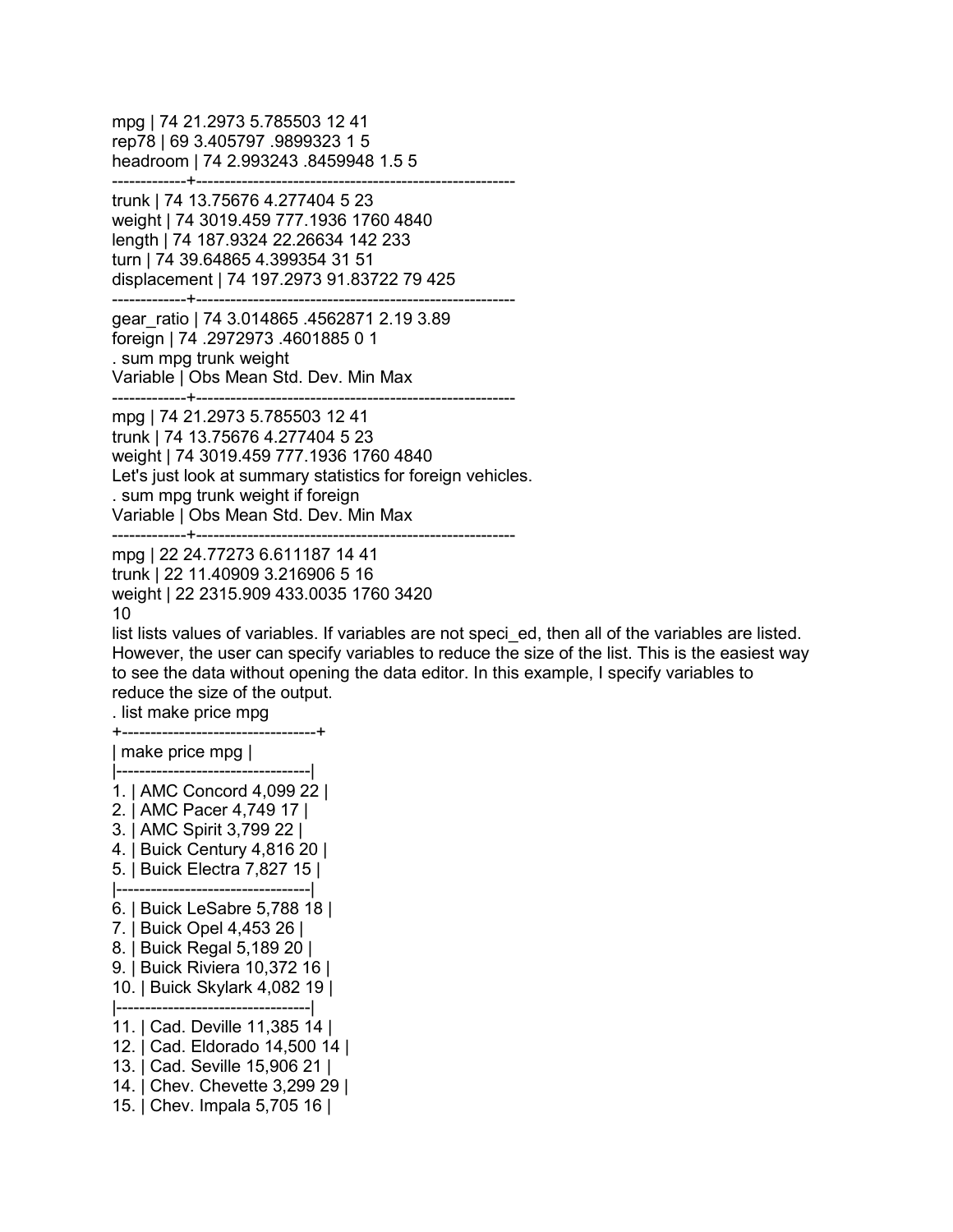|----------------------------------| 16. | Chev. Malibu 4,504 22 | 17. | Chev. Monte Carlo 5,104 22 | 18. | Chev. Monza 3,667 24 | 19. | Chev. Nova 3,955 19 | 20. | Dodge Colt 3,984 30 | |----------------------------------| 21. | Dodge Diplomat 4,010 18 | 22. | Dodge Magnum 5,886 16 | 23. | Dodge St. Regis 6,342 17 | 24. | Ford Fiesta 4,389 28 | 25. | Ford Mustang 4,187 21 | |----------------------------------| 26. | Linc. Continental 11,497 12 | 27. | Linc. Mark V 13,594 12 | 28. | Linc. Versailles 13,466 14 | 29. | Merc. Bobcat 3,829 22 | 30. | Merc. Cougar 5,379 14 | 11 |----------------------------------| 31. | Merc. Marquis 6,165 15 | 32. | Merc. Monarch 4,516 18 | 33. | Merc. XR-7 6,303 14 | 34. | Merc. Zephyr 3,291 20 | 35. | Olds 98 8,814 21 | |----------------------------------| 36. | Olds Cutl Supr 5,172 19 | 37. | Olds Cutlass 4,733 19 | 38. | Olds Delta 88 4,890 18 | 39. | Olds Omega 4,181 19 | 40. | Olds Starfire 4,195 24 | |----------------------------------| 41. | Olds Toronado 10,371 16 | 42. | Plym. Arrow 4,647 28 | 43. | Plym. Champ 4,425 34 | 44. | Plym. Horizon 4,482 25 | 45. | Plym. Sapporo 6,486 26 | |----------------------------------| 46. | Plym. Volare 4,060 18 | 47. | Pont. Catalina 5,798 18 | 48. | Pont. Firebird 4,934 18 | 49. | Pont. Grand Prix 5,222 19 | 50. | Pont. Le Mans 4,723 19 | |----------------------------------| 51. | Pont. Phoenix 4,424 19 | 52. | Pont. Sunbird 4,172 24 | 53. | Audi 5000 9,690 17 | 54. | Audi Fox 6,295 23 | 55. | BMW 320i 9,735 25 | |----------------------------------| 56. | Datsun 200 6,229 23 |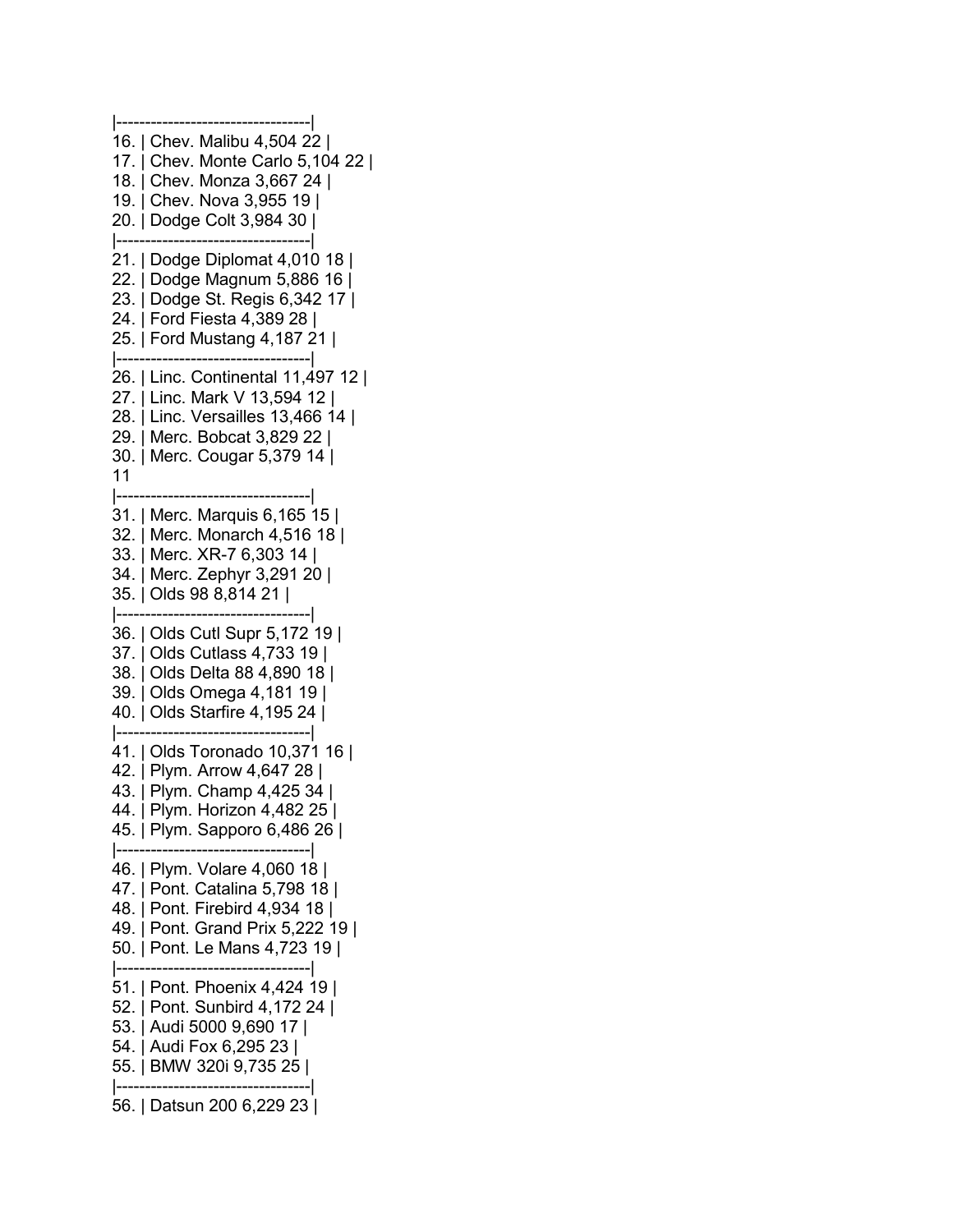```
57. | Datsun 210 4,589 35 |
58. | Datsun 510 5,079 24 |
59. | Datsun 810 8,129 21 |
60. | Fiat Strada 4,296 21 |
|----------------------------------|
61. | Honda Accord 5,799 25 |
62. | Honda Civic 4,499 28 |
63. | Mazda GLC 3,995 30 |
64. | Peugeot 604 12,990 14 |
65. | Renault Le Car 3,895 26 |
|----------------------------------|
66. | Subaru 3,798 35 |
67. | Toyota Celica 5,899 18 |
68. | Toyota Corolla 3,748 31 |
69. | Toyota Corona 5,719 18 |
12
70. | VW Dasher 7,140 23 |
|----------------------------------|
71. | VW Diesel 5,397 41 |
72. | VW Rabbit 4,697 25 |
73. | VW Scirocco 6,850 25 |
74. | Volvo 260 11,995 17 |
```
+----------------------------------+

You can list all variables starting with the letter m and only if price is less than 4000. . list m\* if price<4000

| make mpg |

+----------------------+

|----------------------| 3. | AMC Spirit 22 | 14. | Chev. Chevette 29 | 18. | Chev. Monza 24 | 19. | Chev. Nova 19 | 20. | Dodge Colt 30 | |----------------------| 29. | Merc. Bobcat 22 | 34. | Merc. Zephyr 20 | 63. | Mazda GLC 30 | 65. | Renault Le Car 26 | 66. | Subaru 35 | |----------------------| 68. | Toyota Corolla 31 | +----------------------+ tabulate displays one and two dimensional frequency tables. . tabulate foreign Car type | Freq. Percent Cum. ------------+----------------------------------- Domestic | 52 70.27 70.27 Foreign | 22 29.73 100.00 ------------+----------------------------------- Total | 74 100.00 . tabulate rep78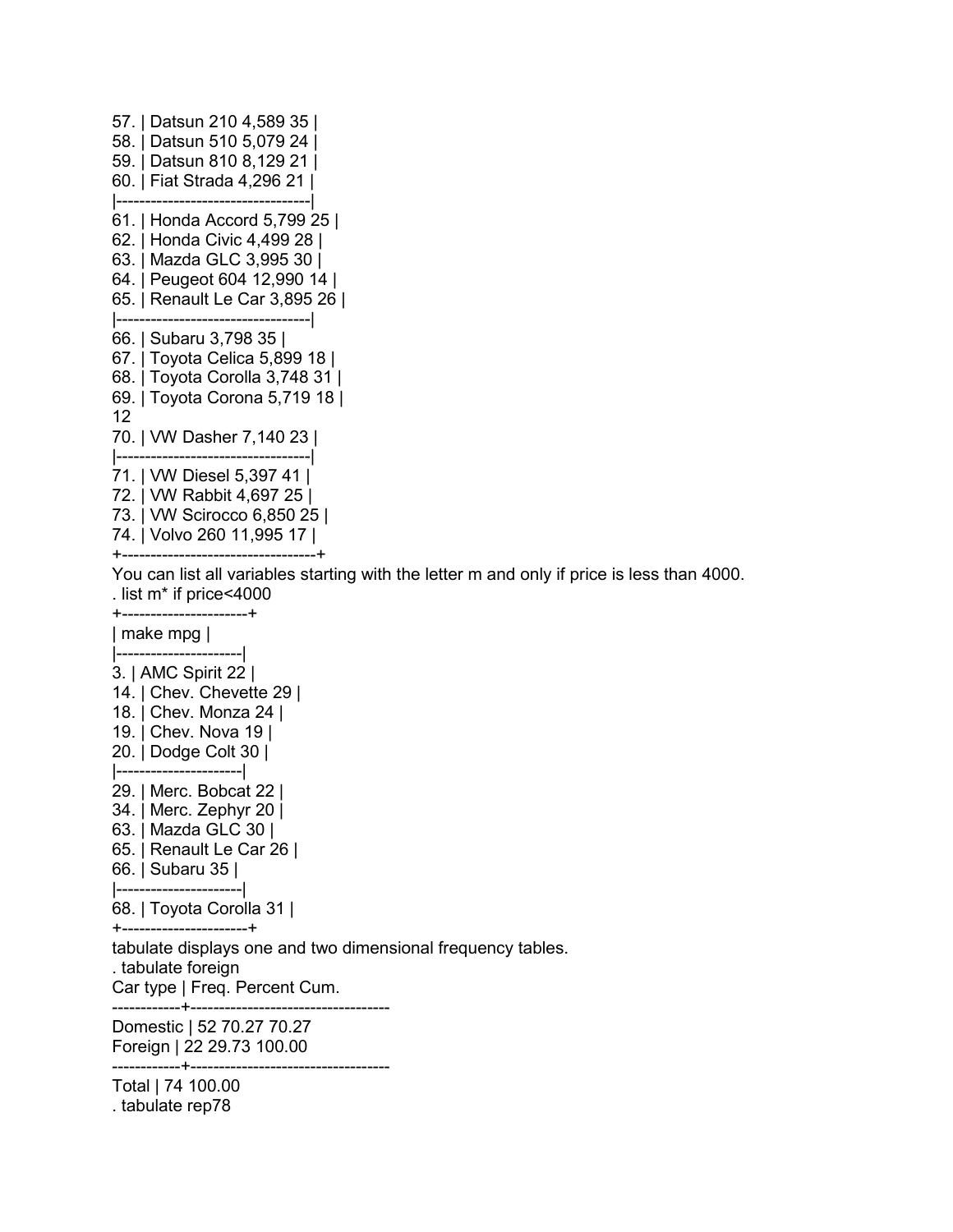Repair | Record 1978 | Freq. Percent Cum.

------------+-----------------------------------

1 | 2 2.90 2.90 2 | 8 11.59 14.49 3 | 30 43.48 57.97 4 | 18 26.09 84.06 5 | 11 15.94 100.00 ------------+----------------------------------- Total | 69 100.00 . tabulate foreign rep78 | Repair Record 1978 Car type | 1 2 3 4 5 | Total -----------+-------------------------------------------------------+---------- Domestic | 2 8 27 9 2 | 48 Foreign | 0 0 3 9 9 | 21 -----------+-------------------------------------------------------+---------- Total | 2 8 30 18 11 | 69 sort arranges the observations of the current data into ascending order based on the values of the speci\_ed variables. To shorten the length of the output, the user can specify the number of rows to be displayed|this option is not limited to list. . sort price . list make price mpg in 1/10 +------------------------------+ | make price mpg | |------------------------------| 1. | Merc. Zephyr 3,291 20 | 2. | Chev. Chevette 3,299 29 | 3. | Chev. Monza 3,667 24 | 4. | Toyota Corolla 3,748 31 | 5. | Subaru 3,798 35 | |------------------------------| 6. | AMC Spirit 3,799 22 | 7. | Merc. Bobcat 3,829 22 | 8. | Renault Le Car 3,895 26 | 9. | Chev. Nova 3,955 19 | 10. | Dodge Colt 3,984 30 | +------------------------------+

generate creates a new variable. There is another command called egen, which includes extensions for generate. For now, we will focus on the simpler command, generate . gen pricePERmileage = price/mpg

. list make pricePERmileage price mpg in 1/10

+-----------------------------------------+

| make priceP~e price mpg |

|-----------------------------------------|

1. | Merc. Zephyr 164.55 3,291 20 |

2. | Chev. Chevette 113.7586 3,299 29 |

3. | Chev. Monza 152.7917 3,667 24 |

4. | Toyota Corolla 120.9032 3,748 31 |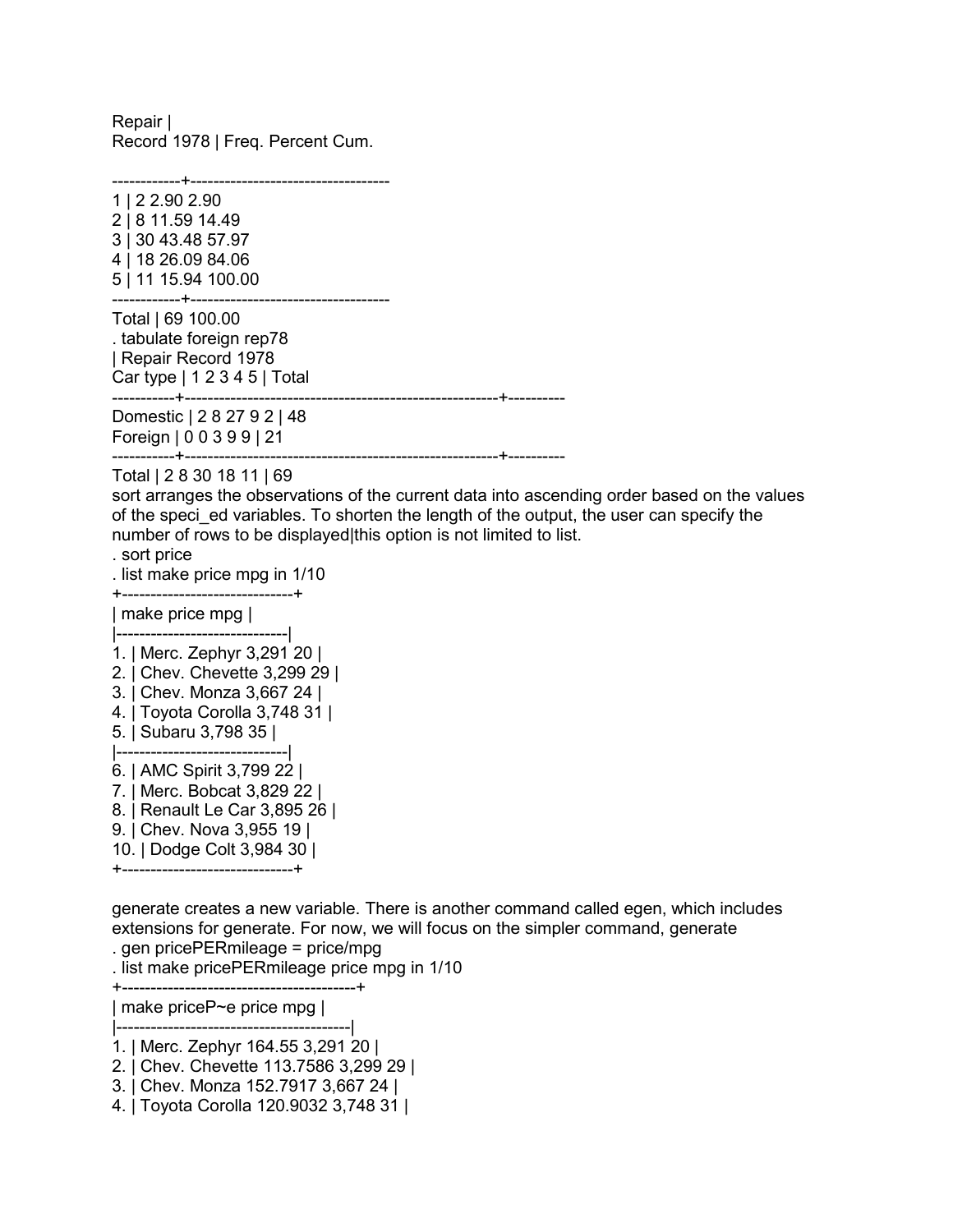5. | Subaru 108.5143 3,798 35 |

- |-----------------------------------------| 6. | AMC Spirit 172.6818 3,799 22 |
- 7. | Merc. Bobcat 174.0455 3,829 22 |
- 8. | Renault Le Car 149.8077 3,895 26 |
- 9. | Chev. Nova 208.1579 3,955 19 |
- 10. | Dodge Colt 132.8 3,984 30 |

+-----------------------------------------+

drop eliminates variables or observations from the data in memory.

I use preserve and restore so that I can return to using the original data set after showing some examples using drop. preserve and restore must be used together; they are a good tool for editing data while maintaining the ability to return to the original data set. Also, notice that = and == serve different purposes. A single = is used for assignment, whereas double == is used for equality.

. preserve

. drop headroom trunk length turn displacement gear\_ratio rep78

. list in 1/10

+-------------------------------------------------------------+

| make price mpg weight foreign priceP~e |

|-------------------------------------------------------------|

1. | Merc. Zephyr 3,291 20 2,830 Domestic 164.55 |

- 2. | Chev. Chevette 3,299 29 2,110 Domestic 113.7586 |
- 3. | Chev. Monza 3,667 24 2,750 Domestic 152.7917 |
- 4. | Toyota Corolla 3,748 31 2,200 Foreign 120.9032 |
- 5. | Subaru 3,798 35 2,050 Foreign 108.5143 |

|-------------------------------------------------------------|

6. | AMC Spirit 3,799 22 2,640 Domestic 172.6818 |

7. | Merc. Bobcat 3,829 22 2,580 Domestic 174.0455 |

- 8. | Renault Le Car 3,895 26 1,830 Foreign 149.8077 |
- 9. | Chev. Nova 3,955 19 3,430 Domestic 208.1579 | 15

10. | Dodge Colt 3,984 30 2,120 Domestic 132.8 |

+-------------------------------------------------------------+

. drop if price >=5000

(37 observations deleted) . list in 1/10

+-------------------------------------------------------------+

| make price mpg weight foreign priceP~e |

|-------------------------------------------------------------|

1. | Merc. Zephyr 3,291 20 2,830 Domestic 164.55 |

2. | Chev. Chevette 3,299 29 2,110 Domestic 113.7586 |

3. | Chev. Monza 3,667 24 2,750 Domestic 152.7917 |

4. | Toyota Corolla 3,748 31 2,200 Foreign 120.9032 |

5. | Subaru 3,798 35 2,050 Foreign 108.5143 | |-------------------------------------------------------------|

6. | AMC Spirit 3,799 22 2,640 Domestic 172.6818 |

7. | Merc. Bobcat 3,829 22 2,580 Domestic 174.0455 |

8. | Renault Le Car 3,895 26 1,830 Foreign 149.8077 |

9. | Chev. Nova 3,955 19 3,430 Domestic 208.1579 |

10. | Dodge Colt 3,984 30 2,120 Domestic 132.8 |

+-------------------------------------------------------------+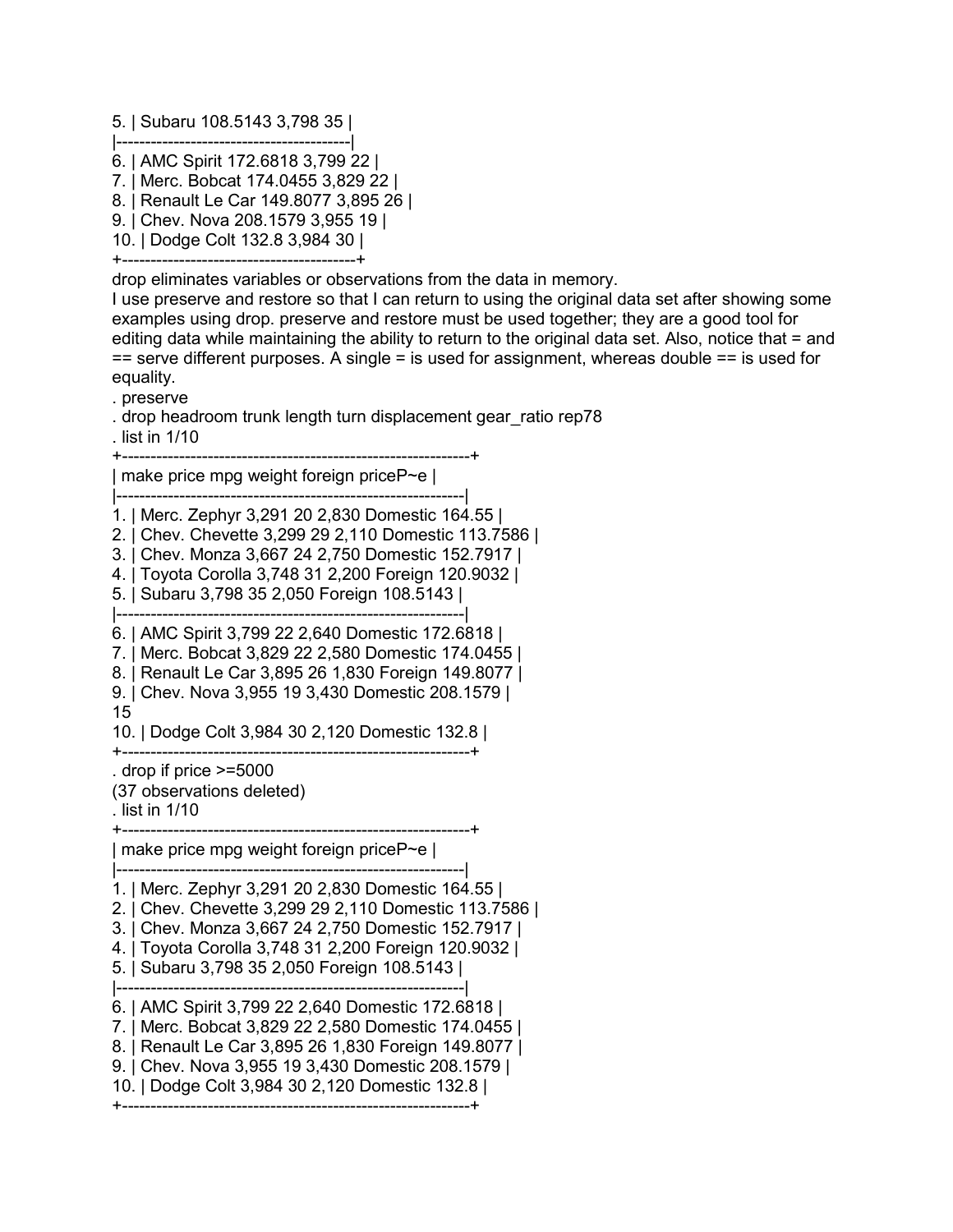. drop if foreign==0 (29 observations deleted) . list +------------------------------------------------------------+ | make price mpg weight foreign priceP~e | |------------------------------------------------------------| 1. | Toyota Corolla 3,748 31 2,200 Foreign 120.9032 | 2. | Subaru 3,798 35 2,050 Foreign 108.5143 |

3. | Renault Le Car 3,895 26 1,830 Foreign 149.8077 | 4. | Mazda GLC 3,995 30 1,980 Foreign 133.1667 |

5. | Fiat Strada 4,296 21 2,130 Foreign 204.5714 |

|------------------------------------------------------------|

6. | Honda Civic 4,499 28 1,760 Foreign 160.6786 |

7. | Datsun 210 4,589 35 2,020 Foreign 131.1143 |

8. | VW Rabbit 4,697 25 1,930 Foreign 187.88 | +------------------------------------------------------------+

. drop  $\alpha$ all /\* note: drop  $\alpha$ all removes all variables from the data set without affecting value labels, macros, and programs. Clear has the same result as drop \_all, but also clears value labels, matrices, scalars, constraints, and equalitys; closes all open files and postfiles; clears saved resutls; and clears Mata. \*/

. list

. restore

After using restore, you'll see that everything is back to the original. . summarize

Variable | Obs Mean Std. Dev. Min Max

-------------+------------------------------------------------------- make | 0 price | 74 6165.257 2949.496 3291 15906 mpg | 74 21.2973 5.785503 12 41 rep78 | 69 3.405797 .9899323 1 5 headroom | 74 2.993243 .8459948 1.5 5

-------------+--------------------------------------------------------

trunk | 74 13.75676 4.277404 5 23 weight | 74 3019.459 777.1936 1760 4840 length | 74 187.9324 22.26634 142 233 turn | 74 39.64865 4.399354 31 51 displacement | 74 197.2973 91.83722 79 425 -------------+--------------------------------------------------------

gear\_ratio | 74 3.014865 .4562871 2.19 3.89 foreign | 74 .2972973 .4601885 0 1 pricePERmi~e | 74 330.9413 237.2313 108.5143 1132.833 keep works the same way as drop, except that you specify the variables or observations to be kept rather than the variables or observations to be deleted.

```
. preserve
```
. keep make mpg price foreign

. list in 1/10

+-----------------------------------------+ | make price mpg foreign |

|-----------------------------------------|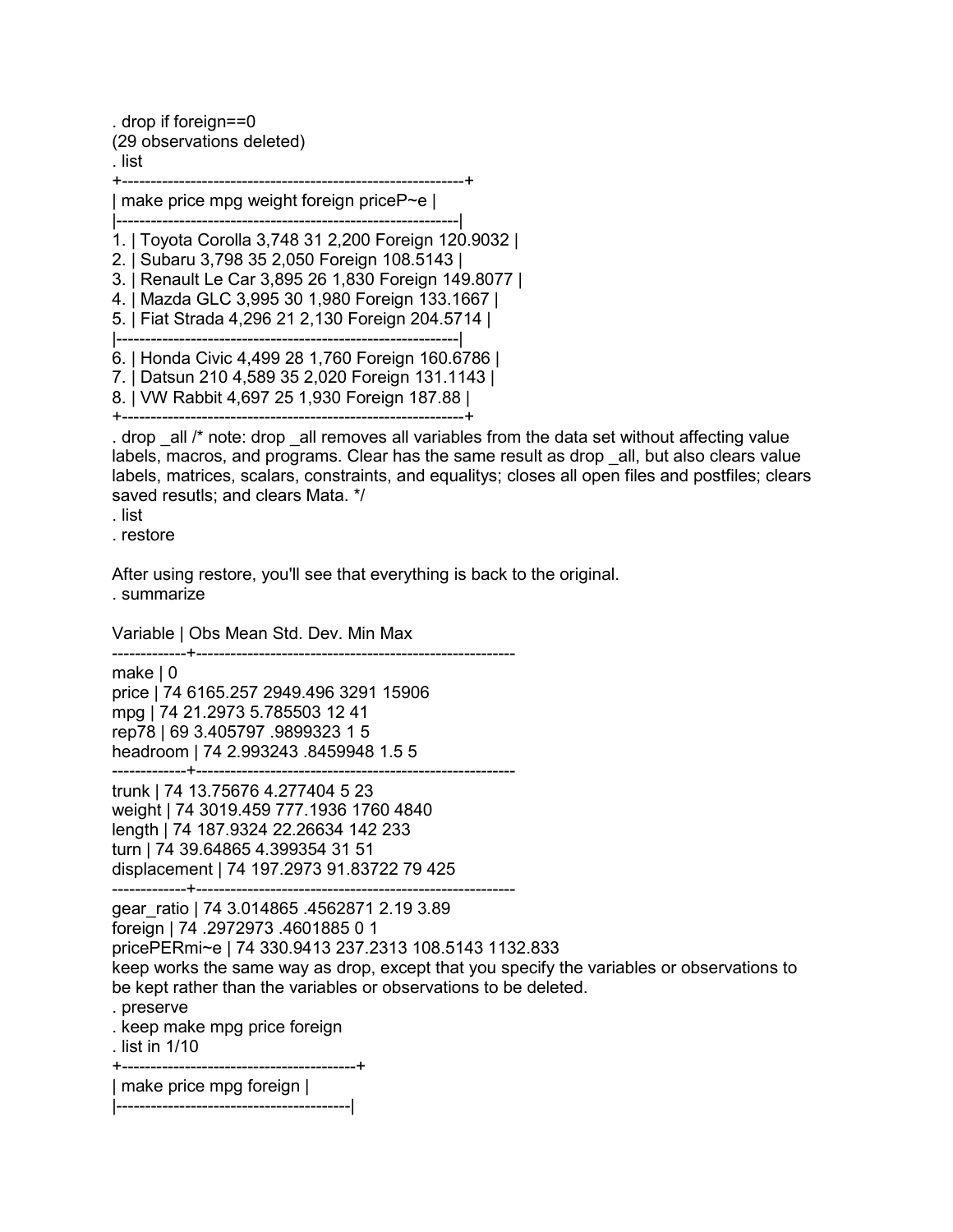1. | Merc. Zephyr 3,291 20 Domestic | 2. | Chev. Chevette 3,299 29 Domestic | 3. | Chev. Monza 3,667 24 Domestic | 4. | Toyota Corolla 3,748 31 Foreign | 5. | Subaru 3,798 35 Foreign | 17 |-----------------------------------------| 6. | AMC Spirit 3,799 22 Domestic | 7. | Merc. Bobcat 3,829 22 Domestic | 8. | Renault Le Car 3,895 26 Foreign | 9. | Chev. Nova 3,955 19 Domestic | 10. | Dodge Colt 3,984 30 Domestic | +-----------------------------------------+ . keep if foreign==1 (52 observations deleted) . list +-----------------------------------------+ | make price mpg foreign | |-----------------------------------------| 1. | Toyota Corolla 3,748 31 Foreign | 2. | Subaru 3,798 35 Foreign | 3. | Renault Le Car 3,895 26 Foreign | 4. | Mazda GLC 3,995 30 Foreign | 5. | Fiat Strada 4,296 21 Foreign | |-----------------------------------------| 6. | Honda Civic 4,499 28 Foreign | 7. | Datsun 210 4,589 35 Foreign | 8. | VW Rabbit 4,697 25 Foreign | 9. | Datsun 510 5,079 24 Foreign | 10. | VW Diesel 5,397 41 Foreign | |-----------------------------------------| 11. | Toyota Corona 5,719 18 Foreign | 12. | Honda Accord 5,799 25 Foreign | 13. | Toyota Celica 5,899 18 Foreign | 14. | Datsun 200 6,229 23 Foreign | 15. | Audi Fox 6,295 23 Foreign | |-----------------------------------------| 16. | VW Scirocco 6,850 25 Foreign | 17. | VW Dasher 7,140 23 Foreign | 18. | Datsun 810 8,129 21 Foreign | 19. | Audi 5000 9,690 17 Foreign | 20. | BMW 320i 9,735 25 Foreign | |-----------------------------------------| 21. | Volvo 260 11,995 17 Foreign | 22. | Peugeot 604 12,990 14 Foreign | +-----------------------------------------+ . restore . summarize

Variable | Obs Mean Std. Dev. Min Max -------------+--------------------------------------------------------